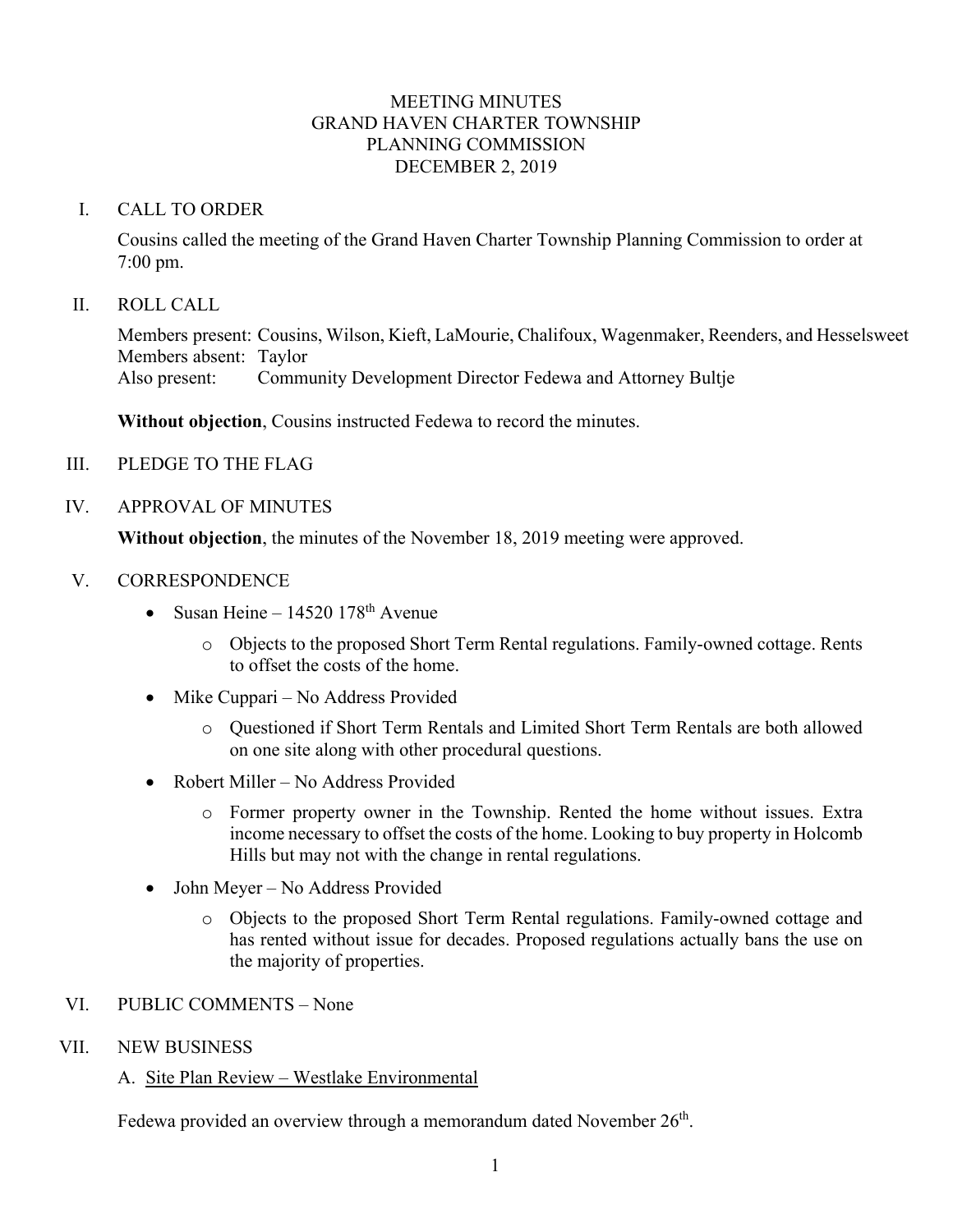The property owner and his team were present and available to answer questions; applicant Michael Mull of Midwest Construction Group spoke:

- Provided samples and descriptions of the high-end building materials being proposed.
- The TimberTech wood will have multiple widths and colors to provide dimension and character to the building. Also utilizing textured fieldstone and brick accents.
- In regard to MDOTs comment about moving the driveway to the north, the applicant finds that acceptable and are willing to make the necessary revisions.

The Planning Commission offered the following comments:

- The proposed building will be a substantial improvement to the existing site.
- In response to staff's compliance items noted in the memo, the Commission makes the following findings:
	- o Garage Door proposed design is acceptable because the projection of the entrance door will provide screening, and the angle of the building provides additional screening from US-31.
	- o Access Standards MDOT desires to maximize the spacing between commercial drives to improve safety. Shift driveway to north end of the property. Separation from the existing median crossover is acceptable. To comply with the objectives of the US-31 Overlay Zone, a cross-access agreement and associated easement will be required.
	- o Gravel Drive the proposed gravel drive to the existing garage on the northeast section of the property is acceptable at a 20 foot width because it is a pervious material.
	- o Stormwater Basin basin must be reshaped to create the appearance of a natural pond.
	- o Curbs proposed curb design is acceptable because the site must dispose of the stormwater through infiltration. Sections of asphalt without curb is necessary to properly direct the stormwater. Infiltration supports the Resilient Master Plan, the Ottawa County Water Resources MS4 stormwater regulations, and the Township Boards directive to allow curb waivers to improve snow removal.
	- o Outdoor Lighting applicant must provide a revised spec sheet to staff to confirm compliance prior to installing.

**Motion** by LaMourie, supported by Chalifoux, to **conditionally approve** the Westlake Environmental Site Plan Review application for an office building located at 11944 US-31 based on it meeting the requirements set forth by the Grand Haven Charter Township Zoning Ordinance. This motion is subject to, and incorporates, the following report. Approval is conditioned upon the following:

1. No building permits shall be issued until permits have been obtained from all applicable agencies. Including, but not limited to the MDOT, OCRC, OCWRC, and Ottawa County Environmental Health.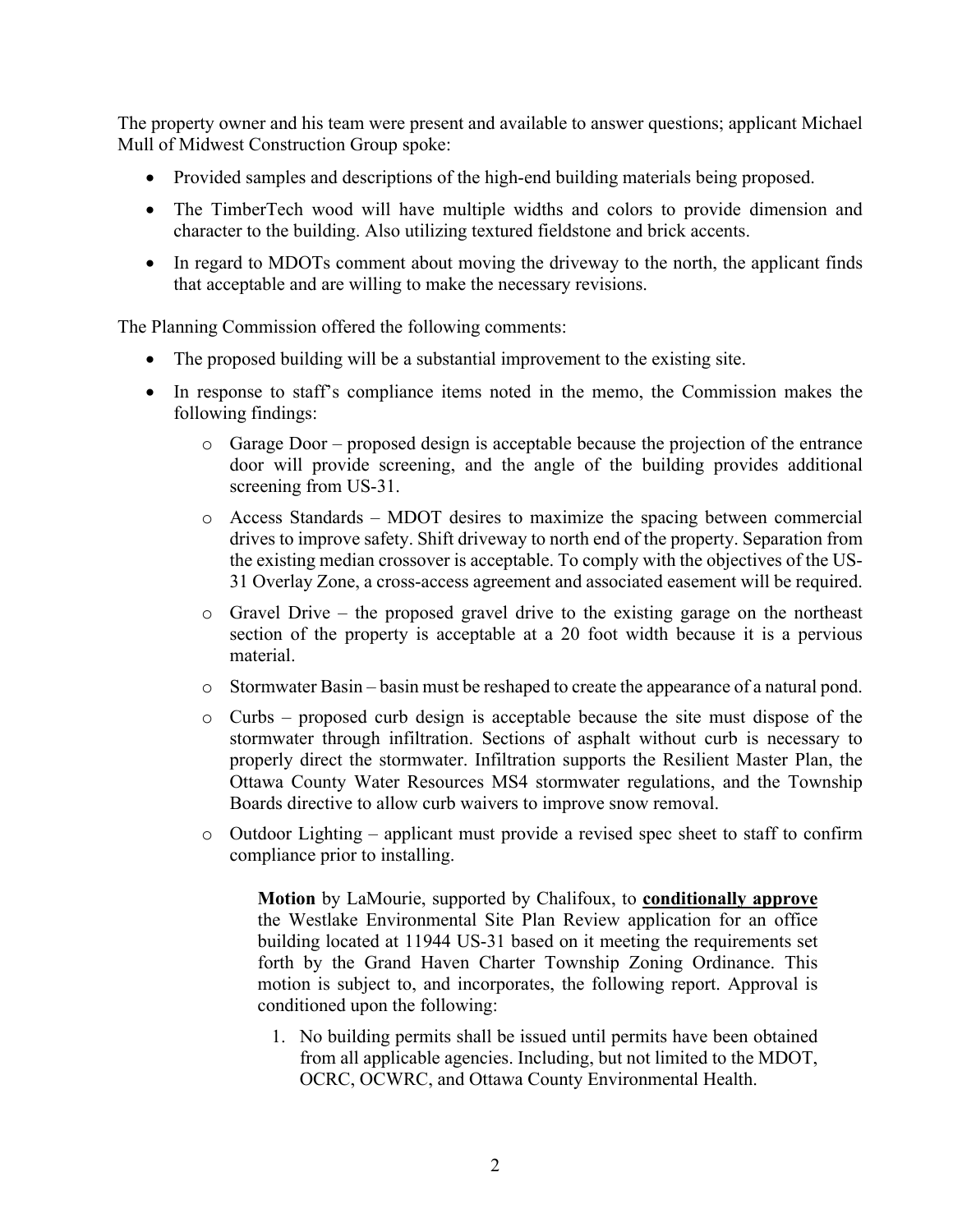- 2. Shared Access Facility is required, but not yet available. Temporary direct access is being permitted, but prior to obtaining a Certificate of Occupancy:
	- a. New Civil Plan Sheet designed to accommodate the future: frontage road, shared driveway, or rear access road, etc.
	- b. Shall execute a written agreement to remove the temporary access when the alternative access system becomes available. This shall be drafted by the Township Attorney.
	- c. Shall execute an access easement for future cross-connections to adjacent properties. This shall be drafted by the Township Attorney.
- 3. Reshape the stormwater basin to provide the appearance of a natural pond.
- 4. Submit a spec sheet for staff to review and approve for the outdoor lighting fixtures.
- 5. Provide a revised set of plans that shifts the driveway to the north end of the property.

### **Which motion carried unanimously.**

#### REPORT – WESTLAKE ENVIRONMENTAL – SITE PLAN REVIEW

- 1. The application meets the site plan review standards of Section 23.06 of the Zoning Ordinance. Specifically, the Planning Commission finds as follows:
	- A. The uses proposed will not adversely affect the public health, safety, or welfare. Uses and structures located on the site take into account topography, size of the property, the uses on adjoining property and the relationship and size of buildings to the site.
	- B. The site will be developed so as not to impede the normal and orderly development or improvement of surrounding property for uses permitted in this ordinance.
	- C. Safe, convenient, uncontested, and well defined vehicular and pedestrian circulation is provided for ingress/egress points and within the site. Drives, streets and other circulation routes are designed to promote safe and efficient traffic operations within the site and at ingress/egress points.
	- D. The arrangement of public or private vehicular and pedestrian connections to existing or planned streets in the area are planned to provide a safe and efficient circulation system for traffic within the township.
	- E. Removal or alterations of significant natural features are restricted to those areas which are reasonably necessary to develop the site in accordance with the requirements of this Ordinance. The Planning Commission has required that landscaping, buffers, and/or greenbelts be preserved and/or provided to ensure that proposed uses will be adequately buffered from one another and from surrounding public and private property.
	- F. Areas of natural drainage such as swales, wetlands, ponds, or swamps are protected and preserved insofar as practical in their natural state to provide areas for natural habitat, preserve drainage patterns and maintain the natural characteristics of the land.
	- G. The site plan provides reasonable visual and sound privacy for all dwelling units located therein and adjacent thereto. Landscaping shall be used, as appropriate, to accomplish these purposes.
	- H. All buildings and groups of buildings are arranged so as to permit necessary emergency vehicle access as requested by the fire department.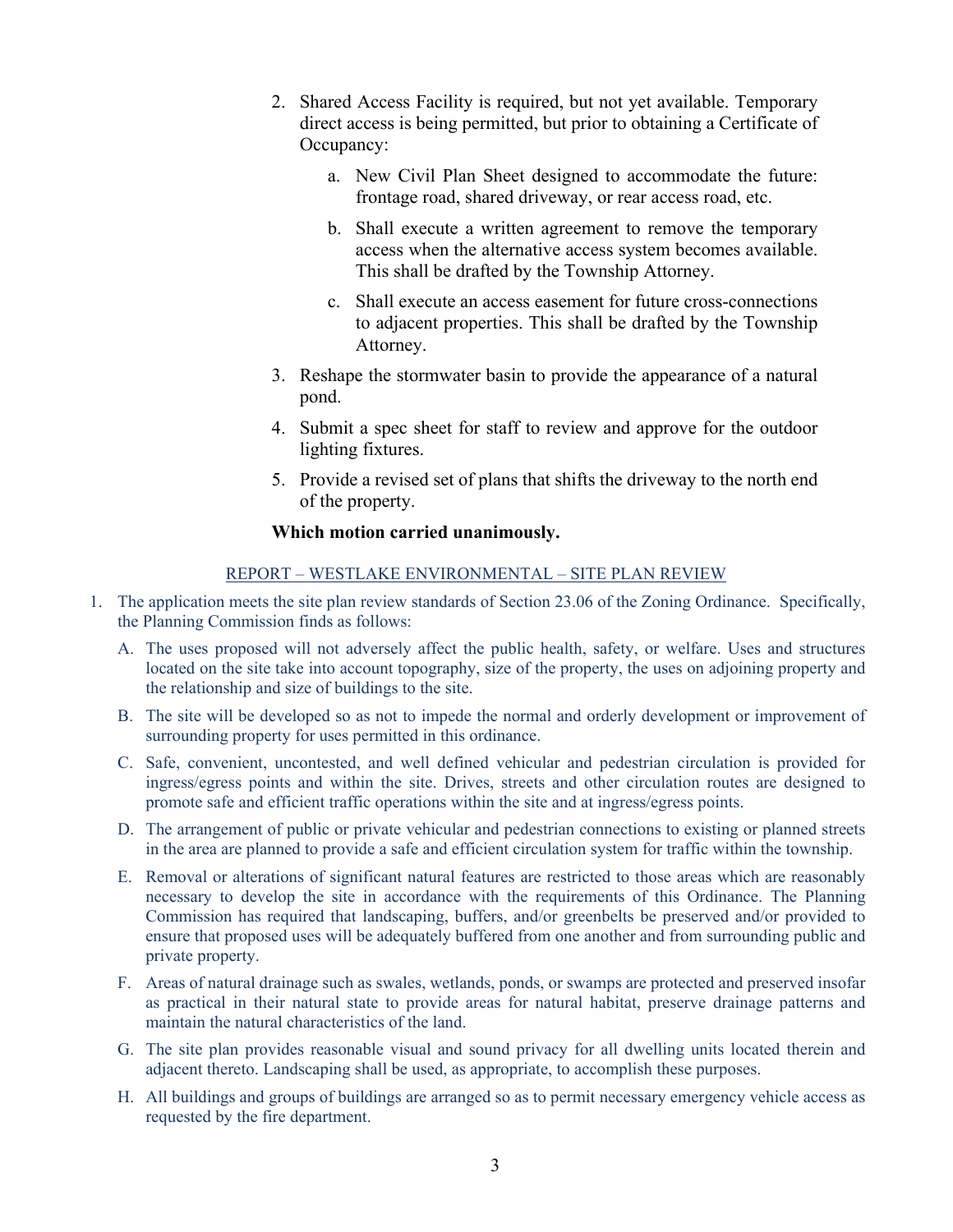- I. All streets and driveways are developed in accordance with the Ottawa County Road Commission specifications, as appropriate.
- J. Appropriate measures have been taken to ensure that removal of surface waters will not adversely affect neighboring properties or the public storm drainage system. Provisions have been made to accommodate stormwater, prevent erosion and the formation of dust.
- K. Exterior lighting is arranged so that it is deflected away from adjacent properties and so it does not interfere with the vision of motorists along adjacent streets and consists of sharp cut-off fixtures.
- L. All loading and unloading areas and outside storage areas, including areas for the storage of trash, which face or are visible from residential districts or public streets, are screened.
- M. Entrances and exits are provided at appropriate locations so as to maximize the convenience and safety for persons entering or leaving the site.
- N. The site plans conform to all applicable requirements of County, State, Federal, and Township statutes and ordinances.
- O. The general purposes and spirit of this Ordinance and the Master Plan of the Township are maintained.
- 2. The Planning Commission also finds the Project complies with the Overlay Zone findings and statement of purpose found in Section 15A.01 and 15A.04.6 of the Zoning Ordinance.
	- A. The Project accommodates a variety of uses permitted by the underlying zoning, but ensures such uses are designed to achieve an attractive built and natural environment.
	- B. The Project provides architectural and site design standards that are more demanding than required elsewhere in the Township in order to promote harmonious development and complement the natural characteristics in the western sections of the Township.
	- C. The Project promotes public safety and efficient flow of vehicular traffic by minimizing conflicts from turning movements resulting from the proliferation of unnecessary curb cuts and driveways.
	- D. The Project ensures safe access by emergency vehicles.
	- E. The Project encourages efficient flow of traffic by minimizing the disruption and conflicts between through traffic and turning movements.
	- F. The Project preserves the capacity along US-31 and other roads in the Overlay Zone by limiting and controlling the number and location of driveways and requires alternate means of access through service drives.
	- G. The Project seeks to reduce the number and severity of crashes by improving traffic operations and safety.
	- H. The Project requires coordinated access among adjacent lands where possible.
	- I. The Project provides landowners with reasonable access, although the number and location of access points may not be the arrangement most desired by the Developer.
	- J. The Project requires demonstration that prior to approval of any land divisions, the resultant parcels are accessible through compliance with the access standards.
	- K. The Project preserves woodlands, view sheds, and other natural features along the corridor.
	- L. The Project ensures that distractions to motorists are minimized by avoiding blight and clutter while providing property owners and businesses with appropriate design flexibility and visibility.
	- M. The Project implements the goals expressed in the US-31/M-45 Corridor Study.
	- N. The Project establishes uniform standards to ensure fair and equal application.
	- O. The Project addresses situations where existing development within the Overlay Zone does not conform to the standards.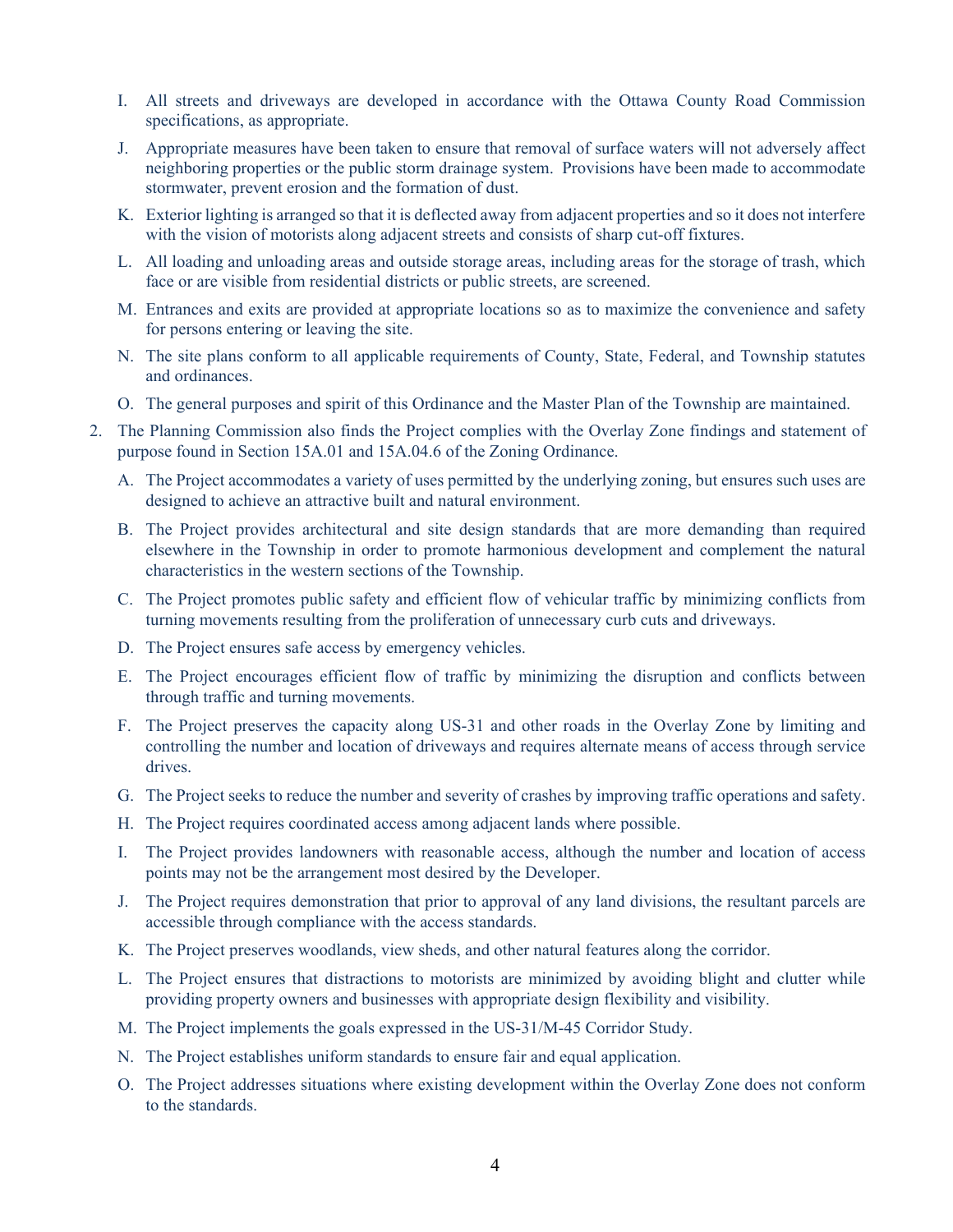- P. The Project promotes a more coordinated development review process with the Michigan Department of Transportation and the Ottawa County Road Commission.
- 3. The Planning Commission also finds the Project complies with the Modification of Access Standards found in Section 15A.07 of the Zoning Ordinance. Specifically, the Planning Commission finds as follows:
	- A. The Project site has practical difficulties due to existing off-site access points, existing development, and the lot width of the legal lot of record, all of which make compliance impractical.
	- B. The Project use involves an access improvement that will generate less traffic than the previous use.
	- C. The Project is consistent with MDOT guidelines and MDOT staff support the proposed access design because the driveway will be shifted north to maximize the separation between existing commercial drives.
	- D. The Project and its modification is consistent with the general intent of the Overlay Zone and the recommendations of the US-31/M-45 Corridor Study.
	- E. The Project does not require a traffic study to certify the modification will improve traffic operations and safety.
	- F. The Project is not ripe for indirect or shared access but will execute a cross-access agreement and easement for future connections.
	- G. The Project is proposing the minimum modification necessary.

# VIII. PUBLIC HEARING

# A. New Zoning Ordinance and Zoning Map

Cousins opened the public hearing at 7:36pm

Fedewa provided an overview through a memorandum dated November  $26<sup>th</sup>$  followed by an in depth explanation of a court case shaping the short term rental regulations along with the reasoning behind the Township Boards decisions while crafting the ordinance language.

- Marsha Aerts 17784 Brucker Street, objects to Short Term Rental ordinance.
	- o Property does not have neighbors around. Only a few lots. Rental supports tourism. Needs to rent to offset costs.
- Susan Heine 14520 178<sup>th</sup> Avenue, objects to Short Term Rental ordinance.
	- o Needs to rent to offset costs. Visits property at least once per month. Devastated she cannot rent the home any longer. Family has owned the property and surrounding land for decades (DePersia). If house is rented full-time, she and her family could no longer utilize the home themselves. Is very careful when selecting tenants. Good relationship with neighbors.
- Michelle Hornstrand 1752 Brogan Drive (city unknown), objects to Short Term Rental ordinance.
	- o Sister of Marsha Aerts. Numerous questions such as when ordinance will take effect; what happens to clients that have already booked; does the owner have to notify the Township of who the renters are; how many complaints have been received and what is the nature of those complaints; etc.
- Chris MacKeller 13771 Lakeshore Drive, question about the Short Term Rental ordinance.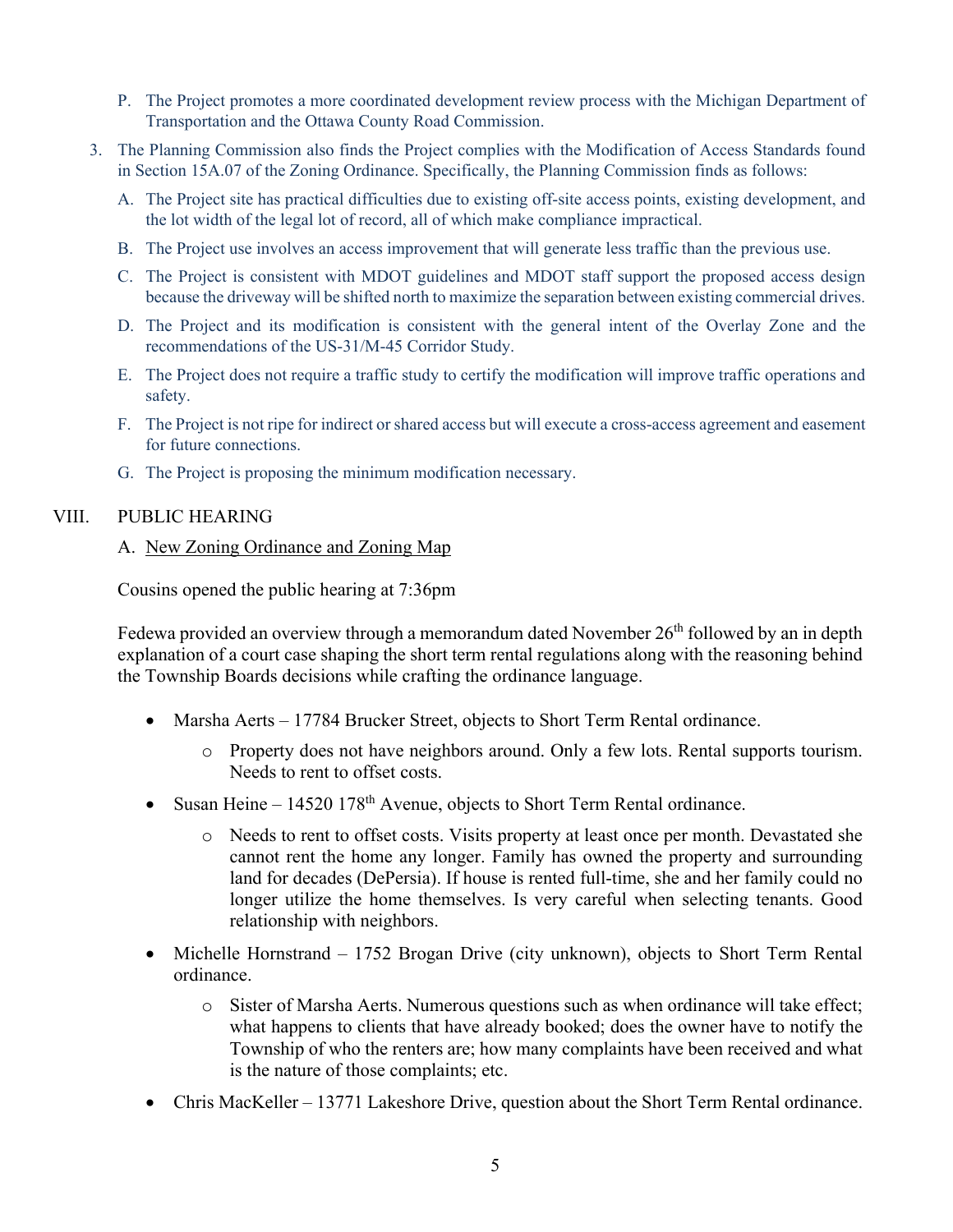- o Questioned how parking would be addressed at the rental homes. Has experienced cars parked in his yard before and wants to prevent.
- Jack Steinmetz 15695 High Ridge Drive, request regarding the Short Term Rental ordinance.
	- o Himself and other neighbors on High Ridge and Lost Channel are requesting the four unplatted "green" lots be changed to "red" and marked as not eligible for a Short Term Rental. Believes that will be fairer to everyone.
- Andrew Wesner 15831 Lake Avenue, supports the Short Term Rental ordinance.
	- o Resides next door to an egregious short term rental. Supportive of the Board's position that there are certain expectations when buying into a neighborhood. STRs have a major impact to residents. Obnoxious in regard to noise because of the number of people and the water-related toys. Sold his boat because there were too many "close calls" with the tenants driving water-related toys such as seadoos. Asked when this STR will be forced to close.
- Ed Everhart 12087 Bluewater Road, objects to Short Term Rental ordinance and the increased setback for properties fronting on Lake Michigan.
	- o Questions what impact the STR ordinance will have on his property. Paid over \$1 million. Would only buy land that was not in the Critical Dune Areas because EGLE (formerly the DEQ) is a nightmare. Intends to build a 4,000+ sqft new house by 2022. Has an EGLE permit already that would allow him to build closer to the water than the existing cottage. Pays over \$20,000 in property taxes and will not let his rights be taken away. Believes the 200 ft setback for Lake Michigan waterfront properties is a "takings." Wants a reduction in his property taxes if the Township is going to "take" half of his building envelope. Provision is arbitrary and capricious and in conflict with existing EGLE provisions. Readily Moveable Structures allow the house to be moved if needed, so the Township should not be concerned with how close to the water the house is built.
	- o Requested an explanation of why he did not receive notice about the STR ordinance and zoning ordinance.
	- o Explained he was part of a court action about 10 years ago that vacated the Sheldon Beach Subdivision. Will send documents to Township, so the map can be updated.
- Mindi Freng 17411 Buchanan Street, objects to Short Term Rental ordinance.
	- o Home was utilized as a rental for over 15 years when the property was purchased. The rental income was reflected in the sale price. Typically rents for 6 weeks and 9 full weekends. Has had great renters in the past and is not aware of any complaints. Did cease renting when Township sent cease and desist letter. Was not aware the Township was proposing new STR regulations until she received the tax insert in the mail. Does not understand how her land is platted, it is a "U" shape and has no restrictive covenants. Only 8 houses on that section of Buchanan Street. Traffic should not be a concern because it is already busy due to the road-end beach access. Financially, cannot hold onto the home much longer if unable to rent.
- Tara Angus 1514 Erin Street, Jenison, objects to Short Term Rental ordinance.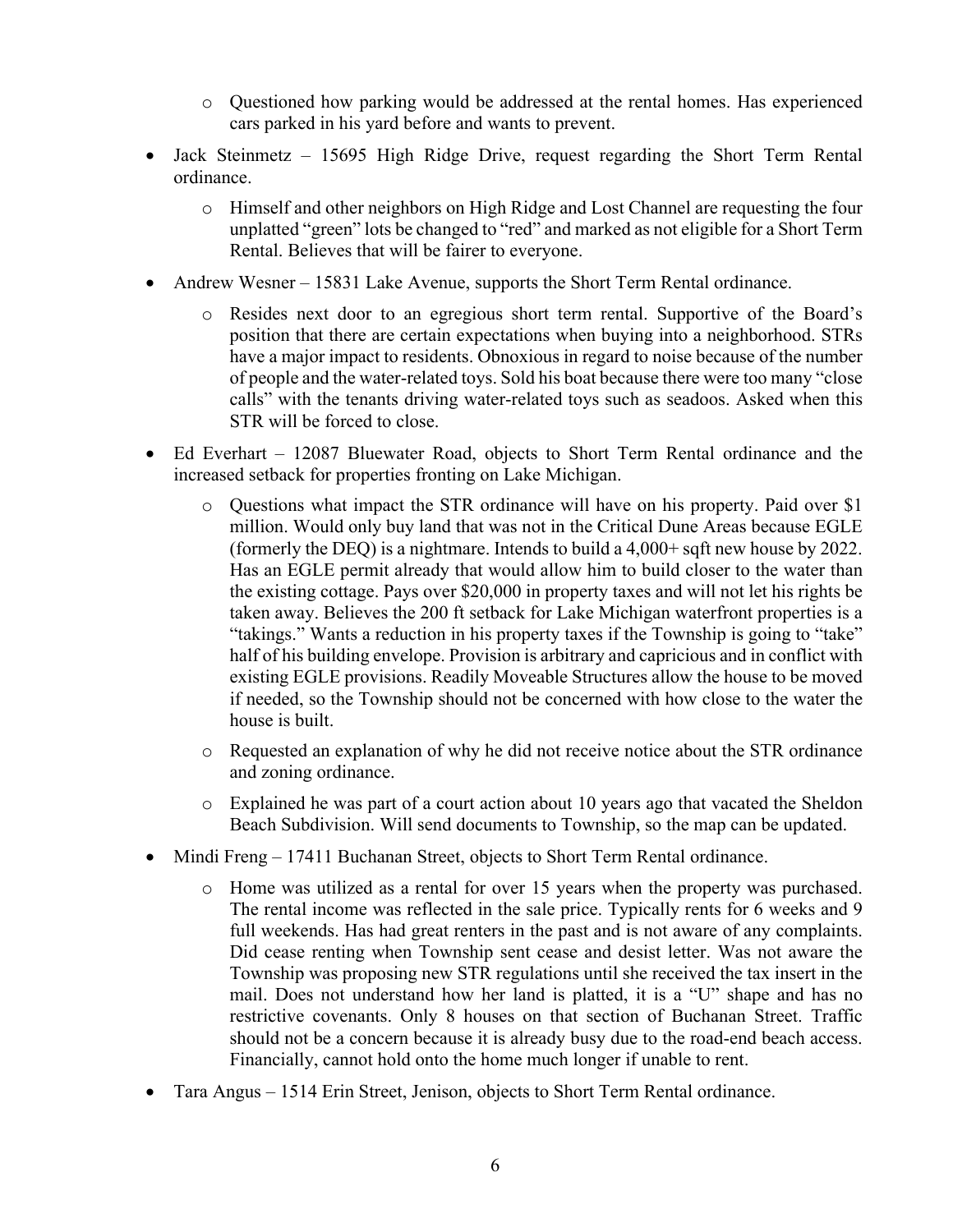- o Is a frequent user of STRs because her children are part of nation-wide travel teams for sports. STRs are better than hotels because it is quiet, has a kitchen, and allows for better family time. Has visited the Freng property before and it was a "calm" experience. Encourages the Township to consider putting themselves in someone else's shoes before approving the ordinance. Tourism, rentals, and beach access are essential. If STRs are no longer allowed in the Township she will take her money and go somewhere else.
- Stan Fortuna 11763 Garnsey Avenue, supports the Short Term Rental ordinance.
	- o Supportive of the Board's position that this ordinance needs to protect the character of our neighborhoods. Wonders when existing rentals will cease and what type of enforcement will be done for violations.
- George DeWild 12103 Bluewater Road, objects to Short Term Rental ordinance and Lake Michigan section of the Resiliency Chapter.
	- o Questioned when the STR ordinance would be adopted and enforced. Indicated the Sheldon Beach Subdivision is no longer platted so the map needs to be updated. Believes Section 3.01 should be removed in its entirety because no additional regulations are necessary for lakefront property.

There being no further public comment, Cousins closed the hearing at 8:19pm

### IX. OLD BUSINESS

### A. New Zoning Ordinance and Zoning Map

Fedewa and Bultje provided explanations to many of the questions posed during the Public Hearing.

The Planning Commission directed staff to provide the public comments to the Township Board and then requested staff briefly review the presentation created by the consultant that describes the major policy changes.

> **Motion** by Wagenmaker, supported by LaMourie, to recommend the Township Board **approve** the New Zoning Ordinance and Zoning Map. **Which motion carried unanimously.**

### X. REPORTS

- A. Attorney's Report None
- B. Staff Report None
- C. Other None

### XI. EXTENDED PUBLIC COMMENTS

- Marsha Aerts 17784 Brucker Street
	- o Her home is rented annually to a family from Iowa to host a family reunion. It is also rented by quilters, scrapbookers, book clubs, and other family parties. Grand Haven is a tourist community. Understands why Short Term Rentals should not be allowed in an executive-housing style neighborhood such as Garnsey Avenue but believes her area should be eligible.